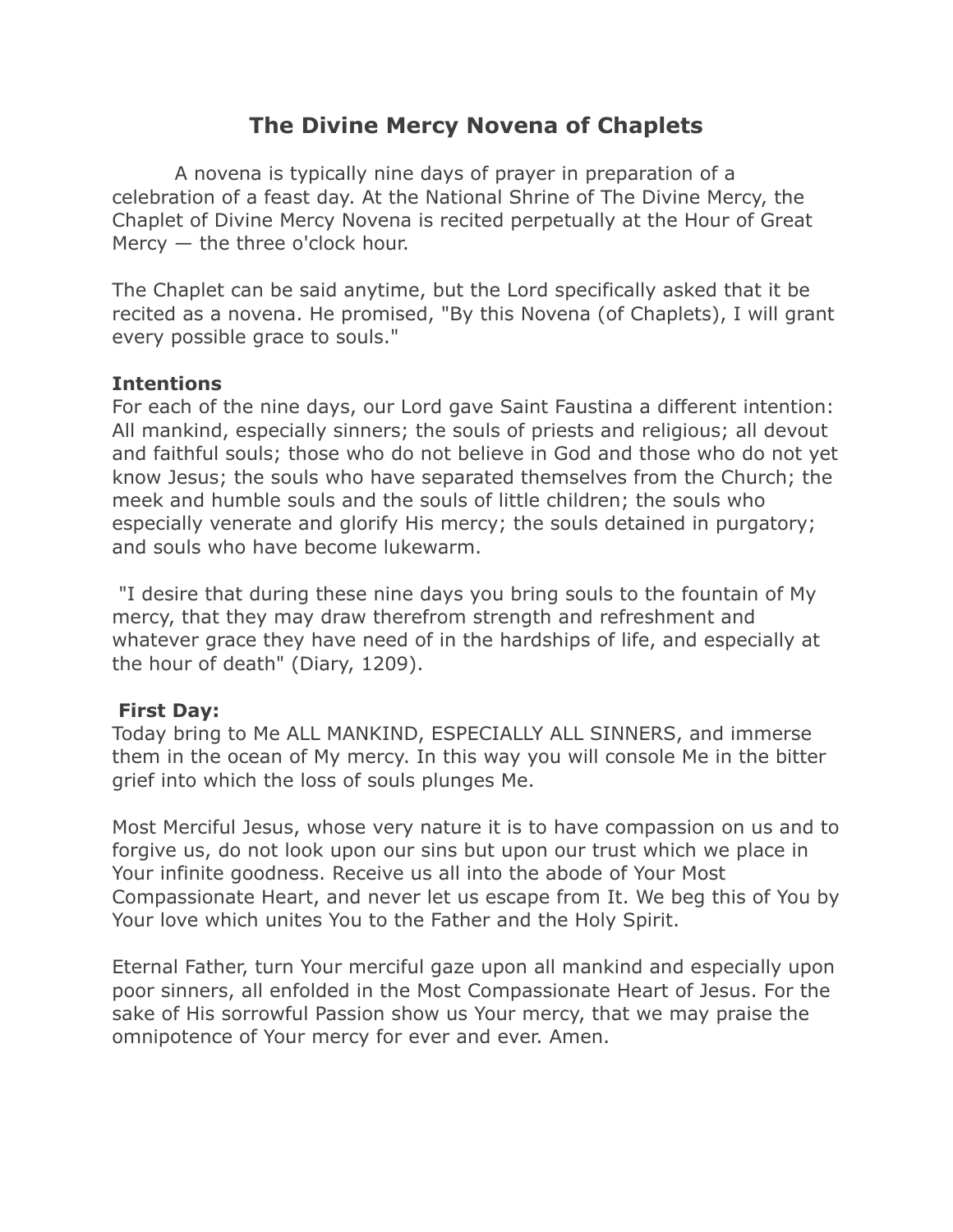#### **Second Day:**

Today bring to Me THE SOULS OF PRIESTS AND RELIGIOUS, and immerse them in My unfathomable mercy. It was they who gave Me strength to endure My bitter Passion. Through them as through channels My mercy flows out upon mankind.

Most Merciful Jesus, from whom comes all that is good, increase Your grace in men and women consecrated to Your service,\* that they may perform worthy works of mercy; and that all who see them may glorify the Father of Mercy who is in heaven.

Eternal Father, turn Your merciful gaze upon the company of chosen ones in Your vineyard—upon the souls of priests and religious; and endow them with the strength of Your blessing. For the love of the Heart of Your Son in which they are enfolded, impart to them Your power and light, that they may be able to guide others in the way of salvation and with one voice sing praise to Your boundless mercy for ages without end. Amen.

## **Third Day:**

Today bring to Me ALL DEVOUT AND FAITHFUL SOULS, and immerse then in the ocean of My mercy. The souls brought Me consolation on the Way of the Cross. They were that drop of consolation in the midst of an ocean of bitterness.

Most Merciful Jesus, from the treasury of Your mercy, You impart Your graces in great abundance to each and all. Receive us into the abode of Your Most Compassionate Heart and never let us escape from It. We beg this grace of You by that most wonderous love for the heavenly Father with which Your Heart burns so fiercely.

Eternal Father, turn Your merciful gaze upon faithful souls, as upon the inheritance of Your Son. For the sake of His sorrowful Passion, grant them Your blessing and surround them with Your constant protection. Thus may they never fail in love or lose the treasure of the holy faith, but rather, with all the hosts of Angels and Saints, may they glorify Your boundless mercy for endless ages. Amen.

#### **Fourth Day:**

Today bring to Me THOSE WHO DO NOT BELIEVE IN GOD AND THOSE WHO DO NOT YET KNOW ME. I was thinking also of them during My bitter Passion, and their future zeal comforted My Heart. Immerse them in the ocean of My mercy.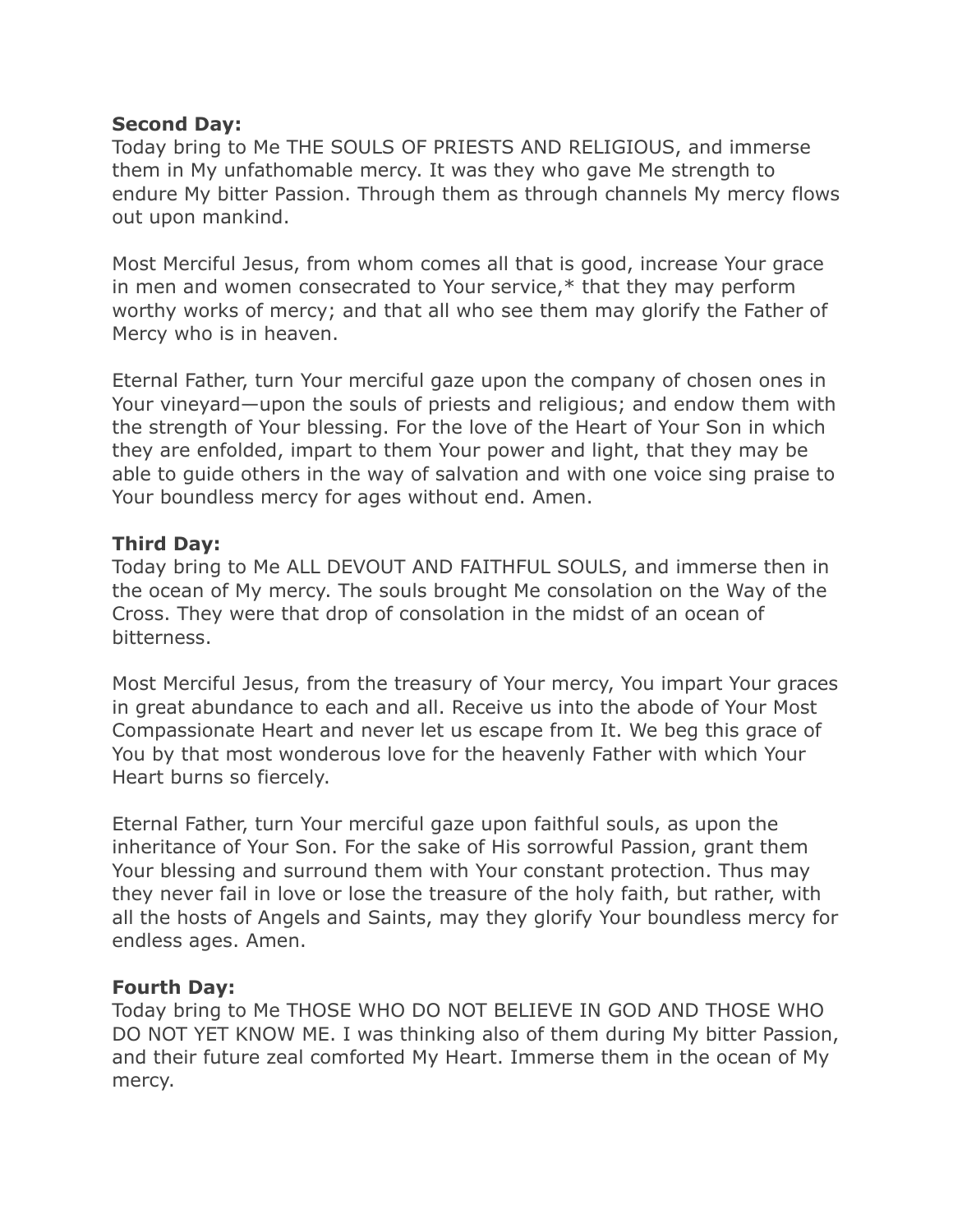Most compassionate Jesus, You are the Light of the whole world. Receive into the abode of Your Most Compassionate Heart the souls of those who do not believe in God and of those who as yet do not know You. Let the rays of Your grace enlighten them that they, too, together with us, may extol Your wonderful mercy; and do not let them escape from the abode which is Your Most Compassionate Heart.

Eternal Father, turn Your merciful gaze upon the souls of those who do not believe in You, and of those who as yet do not know You, but who are enclosed in the Most Compassionate Heart of Jesus. Draw them to the light of the Gospel. These souls do not know what great happiness it is to love You. Grant that they, too, may extol the generosity of Your mercy for endless ages. Amen.

#### **Fifth Day:**

Today bring to Me THE SOULS OF THOSE WHO HAVE SEPARATED THEMSELVES FROM MY CHURCH, and immerse them in the ocean of My mercy. During My bitter Passion they tore at My Body and Heart, that is, My Church. As they return to unity with the Church, My wounds heal and in this way they alleviate My Passion.

Most Merciful Jesus, Goodness Itself, You do not refuse light to those who seek it of You. Receive into the abode of Your Most Compassionate Heart the souls of those who have separated themselves from Your Church. Draw them by Your light into the unity of the Church, and do not let them escape from the abode of Your Most Compassionate Heart; but bring it about that they, too, come to glorify the generosity of Your mercy.

Eternal Father, turn Your merciful gaze upon the souls of those who have separated themselves from Your Son's Church, who have squandered Your blessings and misused Your graces by obstinately persisting in their errors. Do not look upon their errors, but upon the love of Your own Son and upon His bitter Passion, which He underwent for their sake, since they, too, are enclosed in His Most Compassionate Heart. Bring it about that they also may glorify Your great mercy for endless ages. Amen.

#### **Sixth Day:**

Today bring to Me THE MEEK AND HUMBLE SOULS AND THE SOULS OF LITTLE CHILDREN, and immerse them in My mercy. These souls most closely resemble My Heart. They strengthened Me during My bitter agony. I saw them as earthly Angels, who will keep vigil at My altars. I pour out upon them whole torrents of grace. Only the humble soul is capable of receiving My grace. I favour humble souls with My confidence.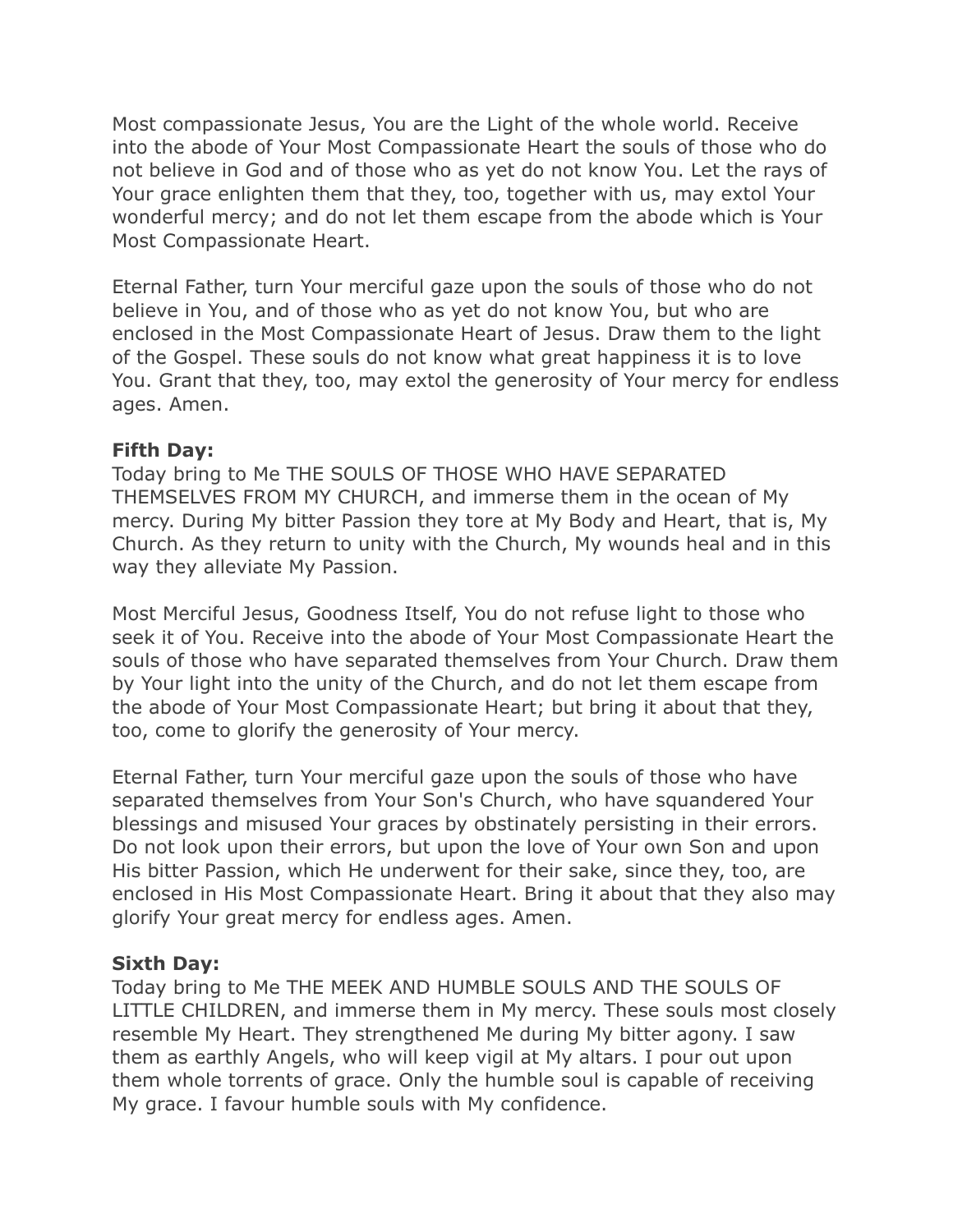Most Merciful Jesus, You yourself have said, "Learn from Me for I am meek and humble of heart." Receive into the abode of Your Most Compassionate Heart all meek and humble souls and the souls of little children. These souls send all heaven into ecstasy and they are the heavenly Father's favourites. They are a sweet-smelling bouquet before the throne of God; God Himself takes delight in their fragrance. These souls have a permanent abode in Your Most Compassionate Heart, O Jesus, and they unceasingly sing out a hymn of love and mercy.

Eternal Father, turn Your merciful gaze upon meek souls, upon humble souls, and upon little children who are enfolded in the abode which is the Most Compassionate Heart of Jesus. These souls bear the closest resemblance to Your Son. Their fragrance rises from the earth and reaches Your very throne. Father of mercy and of all goodness, I beg You by the love You bear these souls and by the delight You take in them: Bless the whole world, that all souls together may sing out the praises of Your mercy for endless ages. Amen.

#### **Seventh Day:**

Today bring to Me THE SOULS WHO ESPECIALLY VENERATE AND GLORIFY MY MERCY, and immerse them in My mercy. These souls sorrowed most over my Passion and entered most deeply into My spirit. They are living images of My Compassionate Heart. These souls will shine with a special brightness in the next life. Not one of them will go into the fire of hell. I shall particularly defend each one of them at the hour of death.

Most Merciful Jesus, whose Heart is Love Itself, receive into the abode of Your Most Compassionate Heart the souls of those who particularly extol and venerate the greatness of Your mercy. These souls are mighty with the very power of God Himself. In the midst of all afflictions and adversities they go forward, confident of Your mercy; and united to You, O Jesus, they carry all mankind on their shoulders. These souls will not be judged severely, but Your mercy will embrace them as they depart from this life.

Eternal Father, turn Your merciful gaze upon the souls who glorify and venerate Your greatest attribute, that of Your fathomless mercy, and who are enclosed in the Most Compassionate Heart of Jesus. These souls are a living Gospel; their hands are full of deeds of mercy, and their hearts, overflowing with joy, sing a canticle of mercy to You, O Most High! I beg You O God:

Show them Your mercy according to the hope and trust they have placed in You. Let there be accomplished in them the promise of Jesus, who said to them that during their life, but especially at the hour of death, the souls who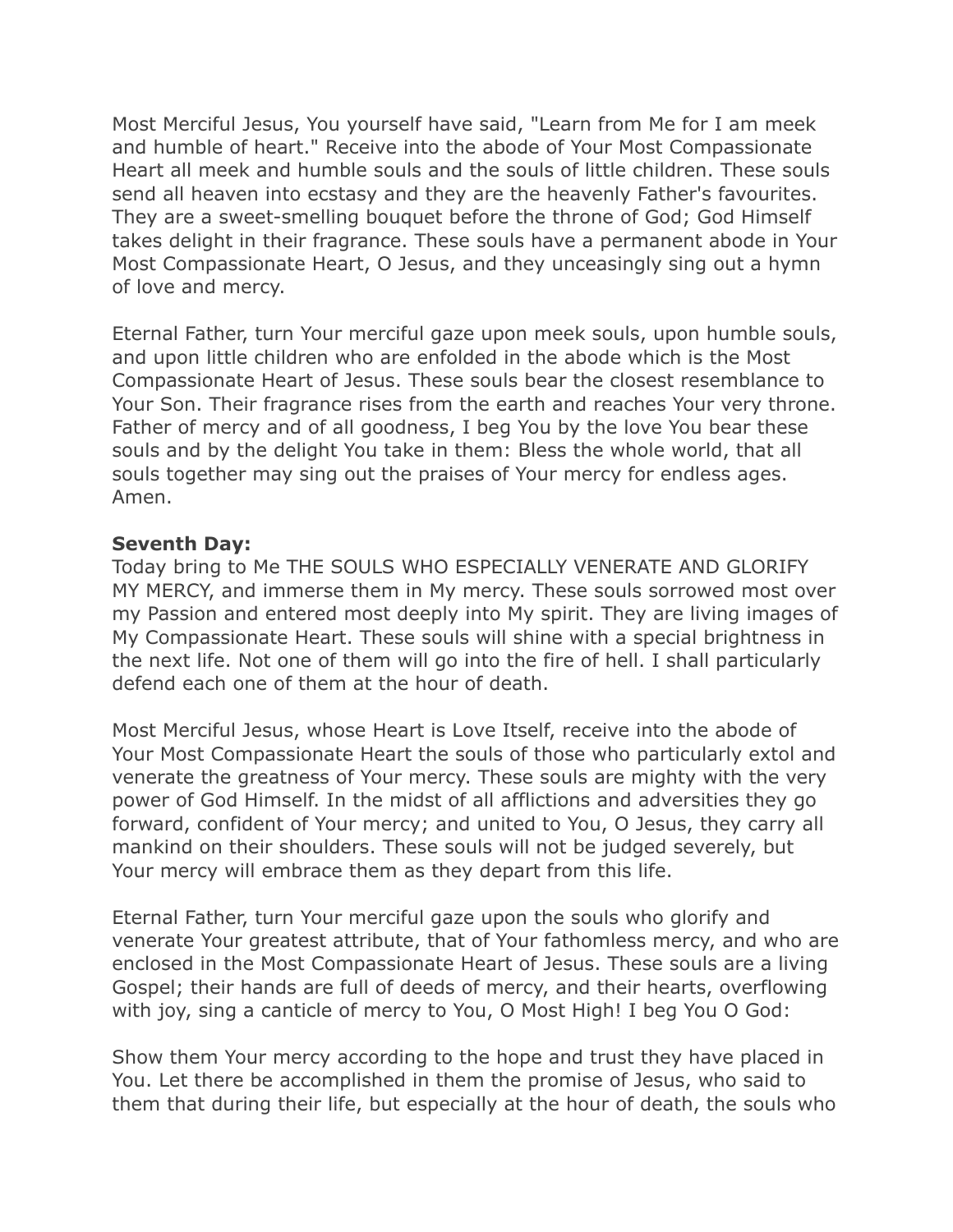will venerate this fathomless mercy of His, He, Himself, will defend as His glory. Amen.

# **Eighth Day:**

Today bring to Me THE SOULS WHO ARE DETAINED IN PURGATORY, and immerse them in the abyss of My mercy. Let the torrents of My Blood cool down their scorching flames. All these souls are greatly loved by Me. They are making retribution to My justice. It is in your power to bring them relief. Draw all the indulgences from the treasury of My Church and offer them on their behalf. Oh, if you only knew the torments they suffer, you would continually offer for them the alms of the spirit and pay off their debt to My justice.

Most Merciful Jesus, You Yourself have said that You desire mercy; so I bring into the abode of Your Most Compassionate Heart the souls in Purgatory, souls who are very dear to You, and yet, who must make retribution to Your justice. May the streams of Blood and Water which gushed forth from Your Heart put out the flames of Purgatory, that there, too, the power of Your mercy may be celebrated.

Eternal Father, turn Your merciful gaze upon the souls suffering in Purgatory, who are enfolded in the Most Compassionate Heart of Jesus. I beg You, by the sorrowful Passion of Jesus Your Son, and by all the bitterness with which His most sacred Soul was flooded: Manifest Your mercy to the souls who are under Your just scrutiny. Look upon them in no other way but only through the Wounds of Jesus, Your dearly beloved Son; for we firmly believe that there is no limit to Your goodness and compassion. Amen.

## **Ninth Day:**

Today bring to Me SOULS WHO HAVE BECOME LUKEWARM, and immerse them in the abyss of My mercy. These souls wound My Heart most painfully. My soul suffered the most dreadful loathing in the Garden of Olives because of lukewarm souls. They were the reason I cried out: 'Father, take this cup away from Me, if it be Your will.' For them, the last hope of salvation is to run to My mercy.

Most compassionate Jesus, You are Compassion Itself. I bring lukewarm souls into the abode of Your Most Compassionate Heart. In this fire of Your pure love, let these tepid souls, who, like corpses, filled You with such deep loathing, be once again set aflame. O Most Compassionate Jesus, exercise the omnipotence of Your mercy and draw them into the very ardor of Your love, and bestow upon them the gift of holy love, for nothing is beyond Your power.